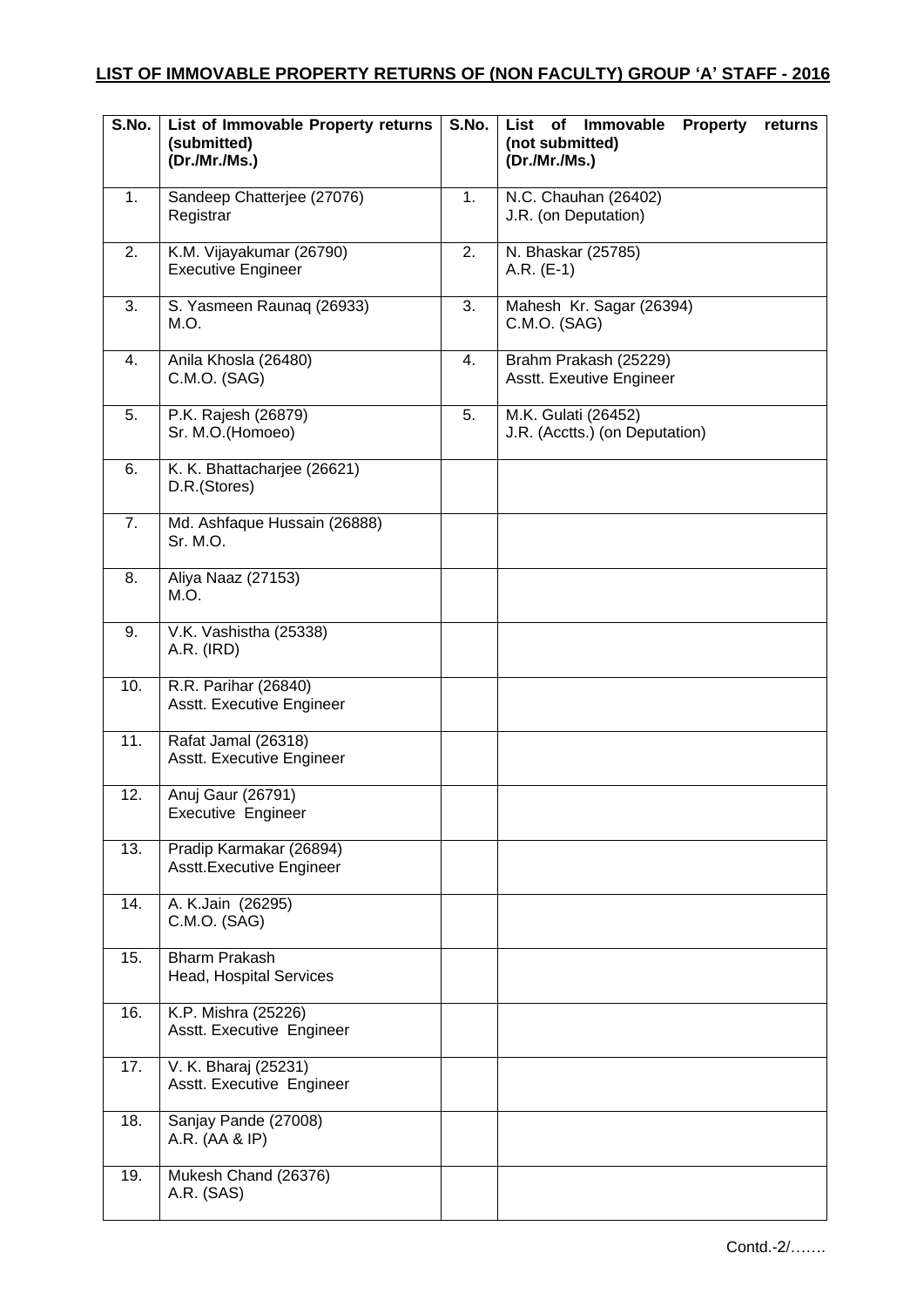| S.No | <b>List of Immovable Property</b><br><b>Returns (submitted)</b> | S.No. | (Not submitted) |
|------|-----------------------------------------------------------------|-------|-----------------|
| 20.  | Anishya O. Madan (26871)<br>I.L.O. (T&P Unit)                   |       |                 |
| 21.  | Alan V. Sinate (26923)<br>A.R.(UGS)                             |       |                 |
| 22.  | Prem Kumar (25228)<br>Asstt. Executive Engineer                 |       |                 |
| 23.  | Amitabh Mukerjee (27021)<br>A.R. (R&D A/Cs)                     |       |                 |
| 24.  | Josekutty. A.J (26096)<br>Sr. Tech. Supdt.                      |       |                 |
| 25.  | Sunil Kumar (26897)<br>J.E. (Civil)                             |       |                 |
| 26.  | Deepak Negi (26663)<br>Sports Officer                           |       |                 |
| 27.  | Ramesh Kr. Thareja (25514)<br>A.R.(E-2 and Manpower Training)   |       |                 |
| 28.  | S.N. Tiwari (26302)<br>A.R. (Legal)                             |       |                 |
| 29.  | Mohd. Shamim (26894)<br>A.R.(Accounts)                          |       |                 |
| 30.  | Vivek Raman (26629)<br>D.R. (Conference / CDN)                  |       |                 |
| 31.  | R.K. Gupta (26281)<br>A.R. (Accounts)                           |       |                 |
| 32.  | Atul Vyas (26761)<br><b>D.R. (PGS&amp;R)</b>                    |       |                 |
| 33.  | Debranjan Mukherjee (26997)<br>A.R. (Accounts)                  |       |                 |
| 34.  | Shachi Mathur (27079)<br><b>Student Counsellor</b>              |       |                 |
| 35.  | Hitendra Govil (25234)<br>Asstt. Executive Engineer             |       |                 |
| 36.  | L. Pangerlemba (26957)<br>M.O.                                  |       |                 |
| 37.  | Lily Khosa (26249)<br>C.M.O. (SAG)                              |       |                 |
| 38.  | Renu Misurya (26250)<br>C.M.O. (SAG)                            |       |                 |
| 39.  | <b>Vishal (26972)</b><br>Asstt. Executive Engineer (Civil)      |       |                 |